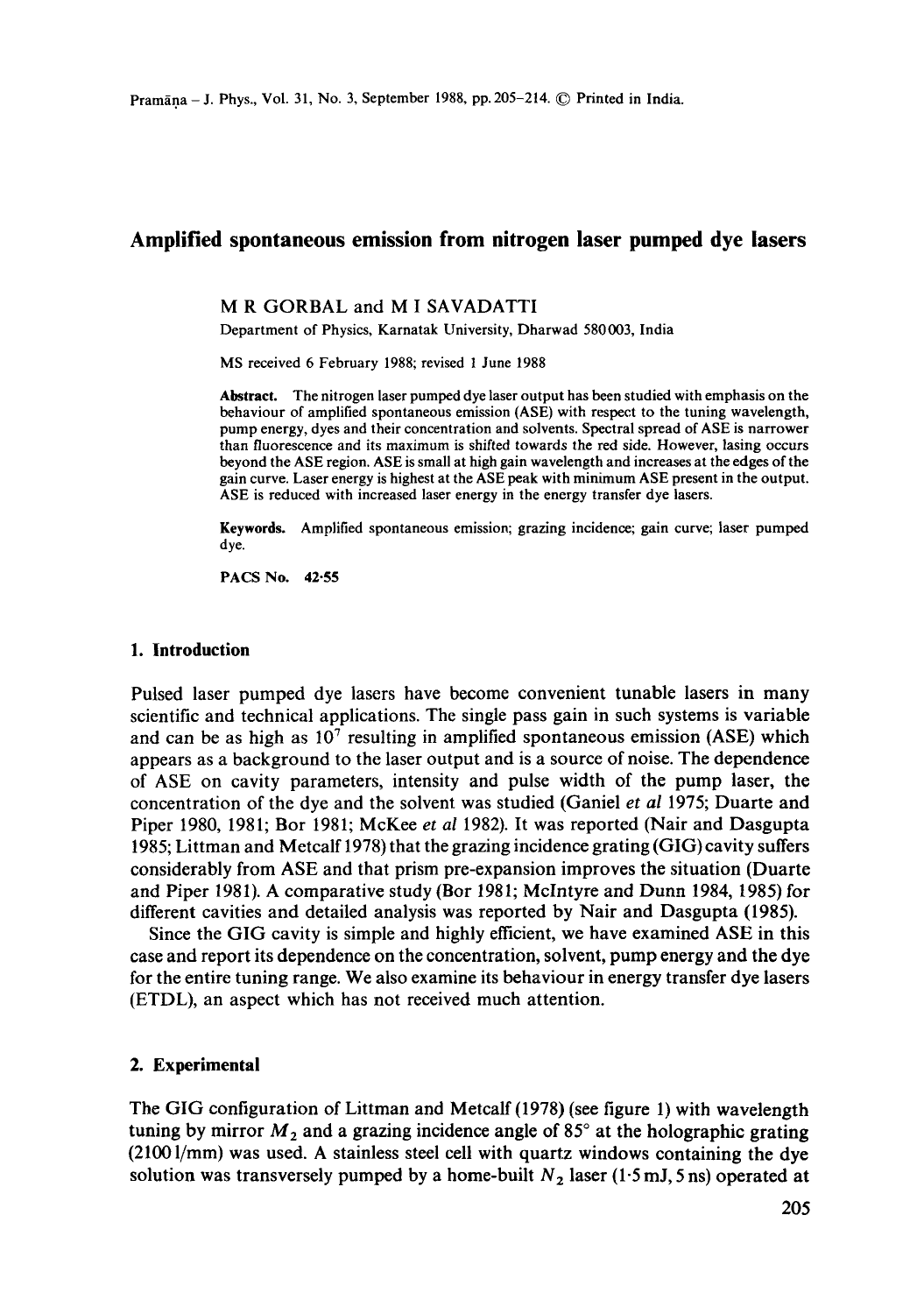

Figure 1. Schematic diagram of the dye laser cavity.

70 mbar and a pressurized spark gap triggered at 10 Hz. Dye laser wavelengths were read with a monochromator (Jobin-Yvon HRP  $1/2$  M) coupled to a detection system consisting of a detector (Vidicon) and an optical multichannel analyser (OMA-2 EG  $\&$ G). ASE and laser output at various lasing wavelengths were stored on the OMA diskettes and later recorded using an X-Y recorder (Hewlett-Packard). Dye laser output energy was measured with a laser energy meter (RJP-735, Laser Precision Corporation).

Laser dyes [(Lambda Physik) Coumarin 1 (C.1), Coumarin 2 (C.2), Coumarin 102  $(C.102)$ , Coumarin 307  $(C.307)$  and Rhodamine 110  $(Rh.110)$ ] and analar grade solvents (ethanol, methanol, isopropyl alcohol) were used to prepare samples with concentrations ranging from  $0.5$  mM to  $10$  mM.

## 3. Results and discussion

The dye laser output contains two components: (1) ASE spread over a broad spectral range and (2) laser radiation (LR). Since ASE and LR energies vary with lasing



Figure 2. Output energy vs pump energy.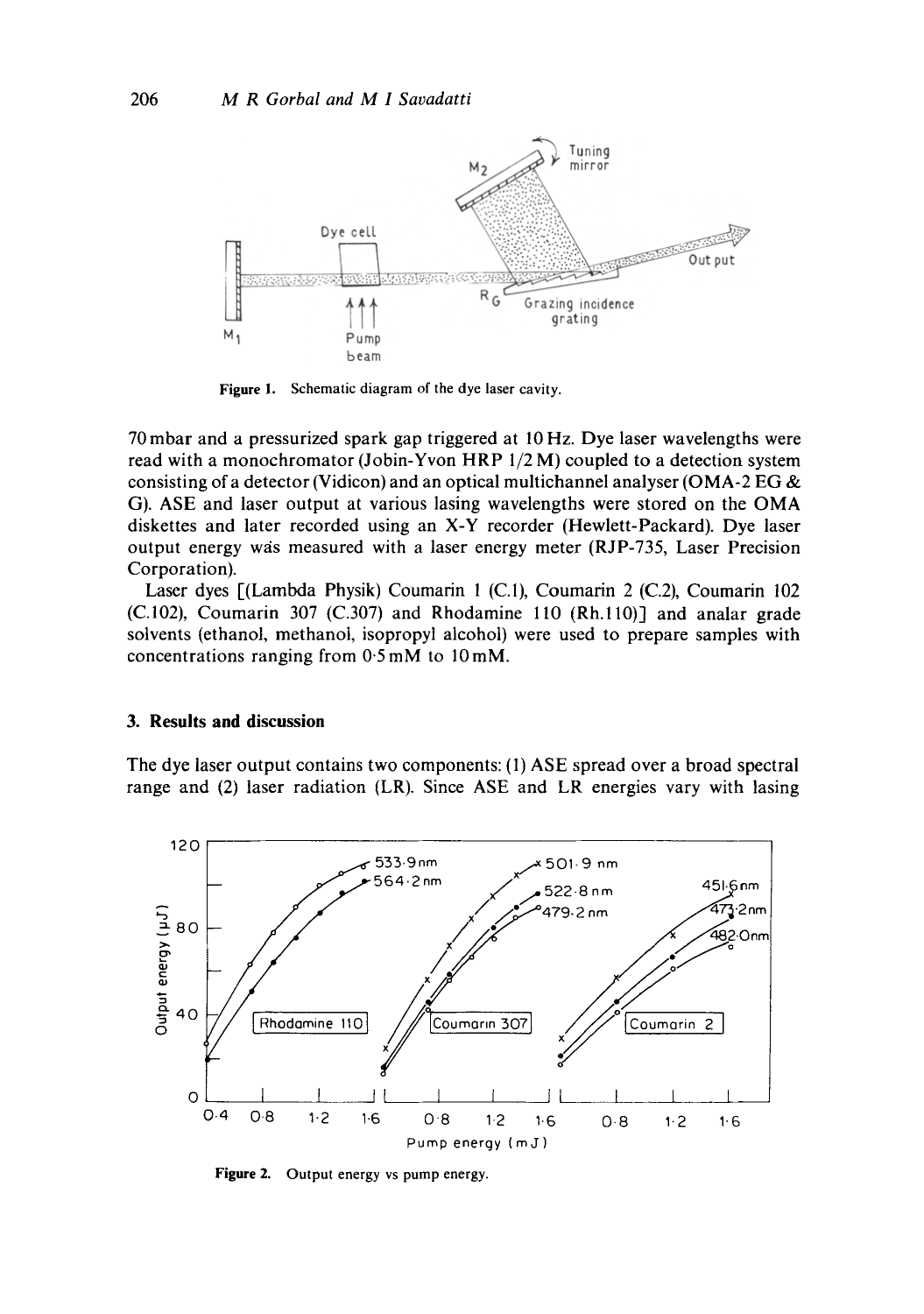

**Figure 3.**  % ASE vs pump energy.

|                  |  |  |  | <b>Table 1.</b> Spectral range and $\lambda$ at peak $(\lambda_p)$ for fluorescence, ASE and laser for dyes and |  |  |  |
|------------------|--|--|--|-----------------------------------------------------------------------------------------------------------------|--|--|--|
| mixture of dyes. |  |  |  |                                                                                                                 |  |  |  |

|                  | Fluorescence           |                        | <b>ASE</b>             |                        | Laser                  |                        |  |
|------------------|------------------------|------------------------|------------------------|------------------------|------------------------|------------------------|--|
| Dye/mixture      | Spectral<br>range (nm) | $\lambda$ peak<br>(nm) | Spectral<br>range (nm) | $\lambda$ peak<br>(nm) | Spectral<br>range (nm) | $\lambda$ peak<br>(nm) |  |
| C <sub>2</sub>   | $400 - 520$            | 440                    | $435 - 465$            | 450                    | 430-478                | 441                    |  |
| C.102            | $420 - 580$            | 472                    | $465 - 495$            | 485                    | $458 - 519$            | 487                    |  |
| C.307            | $430 - 600$            | 495                    | $490 - 530$            | 510                    | $479 - 538$            | 516                    |  |
| Rh.110           | $500 - 600$            | 525                    | $540 - 560$            | 550                    | $537 - 569$            | 549                    |  |
| $C.307 + Rh.110$ | $500 - 590$            | 522                    | $535 - 553$            | 546                    | $528 - 566$            | 550                    |  |
| $C.1 + Rh.110$   |                        | ---                    | 536-550                | 543                    | 536-562                | 546                    |  |
| $C.102 + Rh.110$ |                        |                        | 530-547                | 535                    | 532-561                | 544                    |  |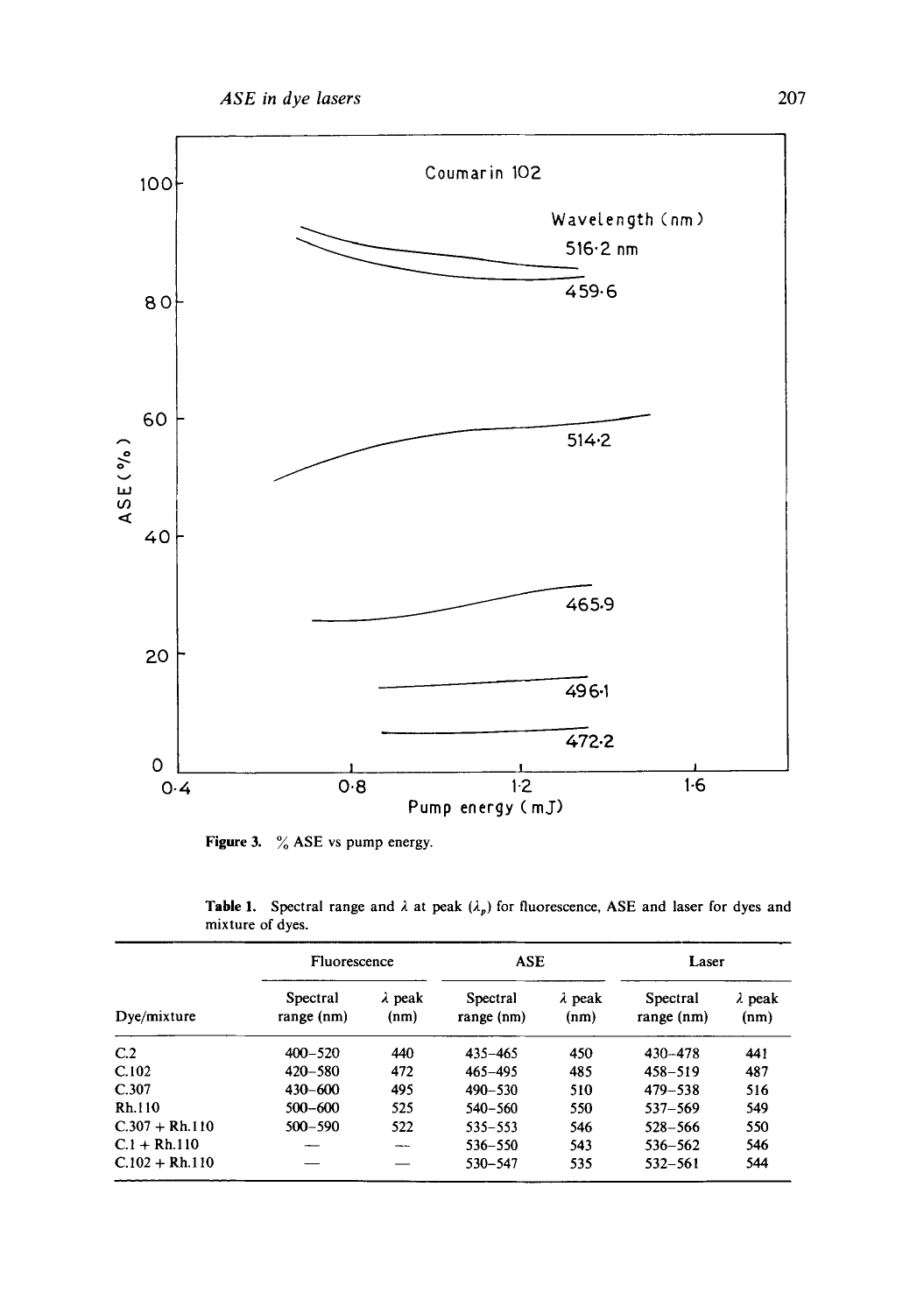wavelength, concentration of the dye, solvent and pump energy, these were measured over the tuning range for all these parameters. The spectra of the laser and ASE stored in the OMA diskettes were used to derive the relative (integrated) intensities of the laser and the ASE. The total energy (laser  $+$  ASE) was measured by an energy meter. The values were then used to derive absolute values of laser energy from the ratio of relative intensities of laser and ASE as determined from the OMA data. These results are shown in figure 2 for three representative lasing wavelengths and three dyes. It is seen that in all the dyes LR first increases with pump energy at different tuning wavelengths reaching a saturation at high pump energy when the pump energy was changed from



**Figure** 4. Spectra of laser and ASE at different lasing wavelengths.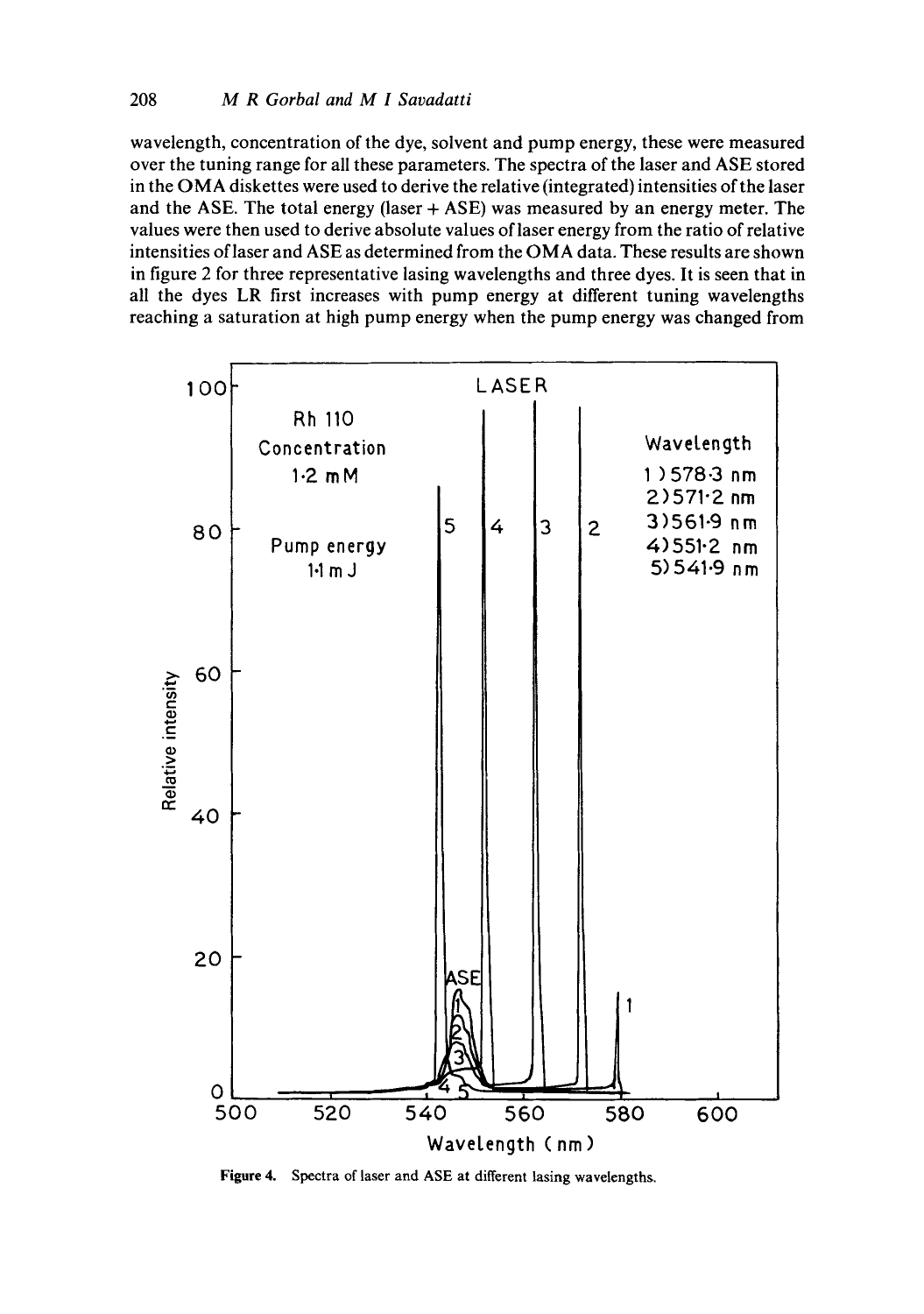$0.4$  mJ to  $1.6$  mJ. The energy increase was faster at a low pump energy. Figure 3 describes the typical behaviour of ASE with pump energy at different wavelengths. LR and ASE energies increase with pump energy keeping their ratio (i.e., LR/ASE) almost constant at any given wavelength. However, the proportion of ASE (say  $\%$  ASE) was different at different tuning wavelengths. For example,  $\%$  ASE was small at high gain wavelengths (496.1,472.2 nm) but large at low gain wavelengths (516.2,459.6 nm). Similar observations were reported by Nair and Dasgupta (1985).

ASE alone (with tuning mirror blocked) was measured and compared with fluorescence. Table 1 shows that ASE is much narrower in spectral range compared to fluorescence and the ASE peak was shifted (10-25 nm) on the longer wavelength side compared to the fluorescence peak. Since ASE represents essentially a single pass gain it can be considered as the gain curve for a single pass high gain laser and, therefore, it is narrower than the fluorescence spectrum. Generally ASE was observed at a high concentration (5 mM) and hence the shift in peak towards red could be a concentration effect. Lasing was observed beyond the ASE region but was within the fluorescence profile, indicating that the lasing threshold was reached even outside the ASE region because of the resonant cavity.

As tuning was varied from one end of the spectrum to the other LR increased



**Figure 5.** % ASE in output energy vs lasing wavelength.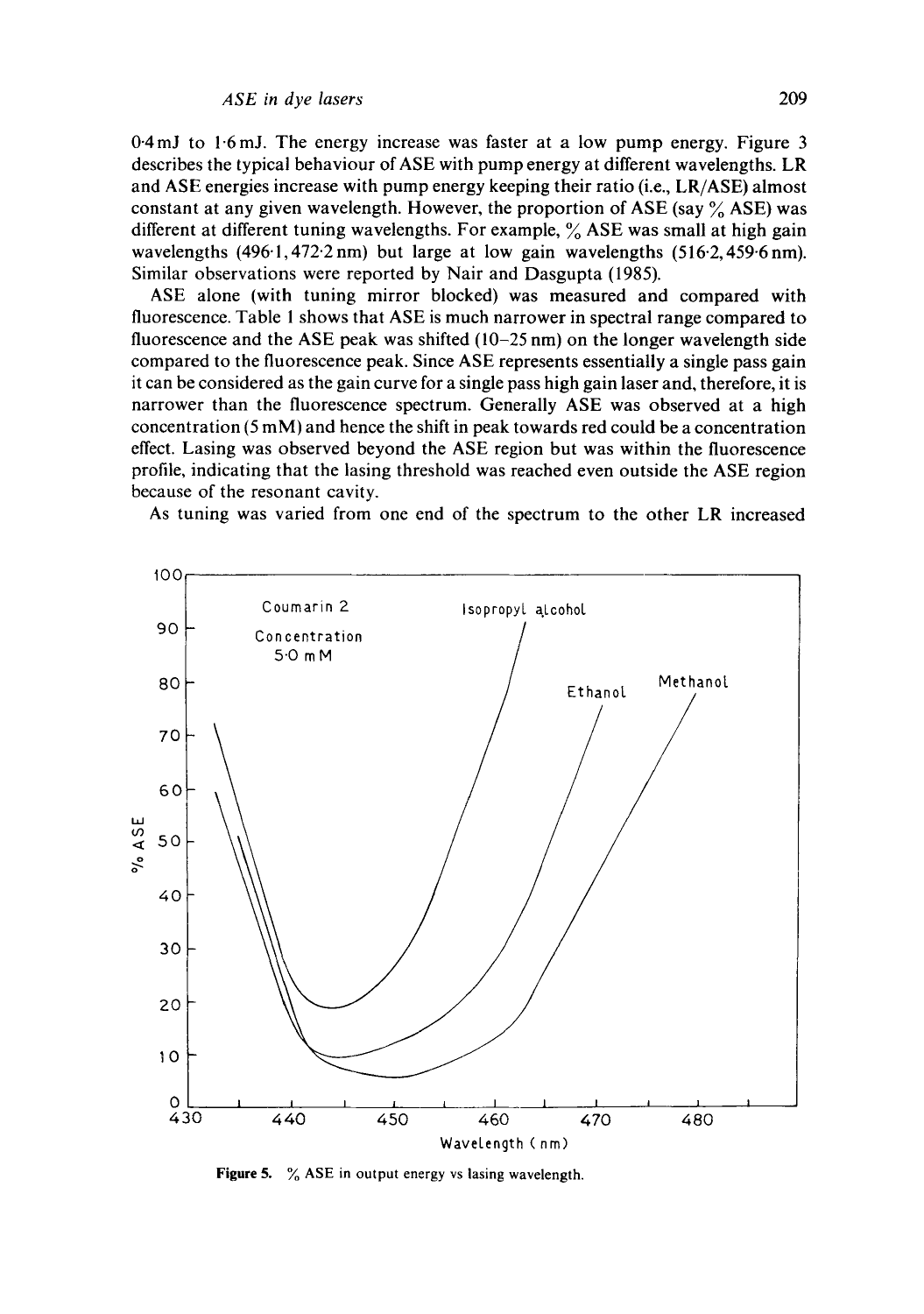reaching a maximum at the maximum of the ASE spectrum. At this point the  $\%$  ASE showed a minimum (see figure 4) and LR decreased as the wavelength was further changed and correspondingly the ASE component increased, being the highest at both ends.

The position and general shape of the ASE remained mostly unaltered but there was a change in  $\%$  ASE at different tuning wavelengths (figure 4). This is a convenient way to separate LR from ASE by using a monochromator at the output end. At the maximum LR, though the best condition for LR output, ASE cannot be separated since LR peaks on the ASE peak.

It was found that both ASE and lasing properties depended on solvents and dye concentration. The percentage of ASE associated in the laser output at different lasing wavelengths over the tuning range in different solvents (under optimum conditions of concentration) is shown in figure 5. The  $\%$  ASE was smaller in methanol as compared to ethanol and isopropyl alcohol for the same concentration. The lowest value of ASE was in methanol at lower concentration  $(0.5 \text{ mM})$  at which laser action was not observed in other solvents. At a low concentration the lasing wavelength shifted towards blue, the threshold energy increased, the output energy slightly



Figure 6. % ASE dependence on concentration.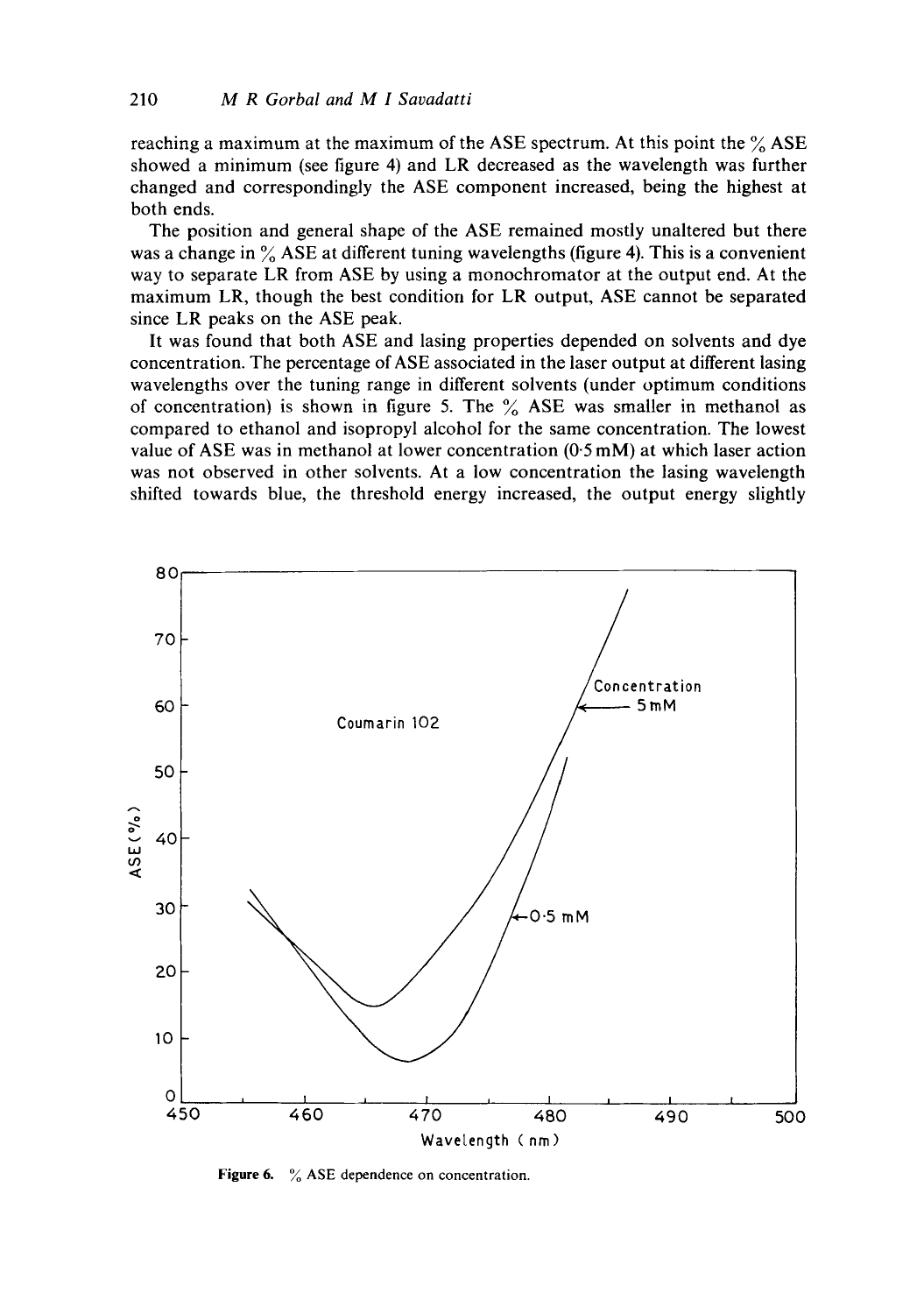decreased and the energy of the laser obtained for different lasing wavelengths close to peak energy was almost the same as the total energy  $(LR + ASE)$ . At high concentrations, say,  $10 \text{ mM}$ ,  $\frac{6}{6}$  ASE was high at the edges of the tuning range. The variation of  $\%$  ASE with tuning wavelength is shown in figure 6 for two typical concentrations. The behaviour is similar in C.102 and C.2, the other two dyes examined.

For dye mixtures  $(C.1, C.102$  and  $C.307$  as donors and Rh.110 as an acceptor) operating as ETDLs, the output energy increased with increase in donor concentration reaching a maximum for a certain donor concentration. A further increase in donor concentration decreased the output energy due to concentration quenching of the donor. For a given acceptor concentration there was an optimum donor concentration



**Figure** 7. Output energy vs lasing wavelength.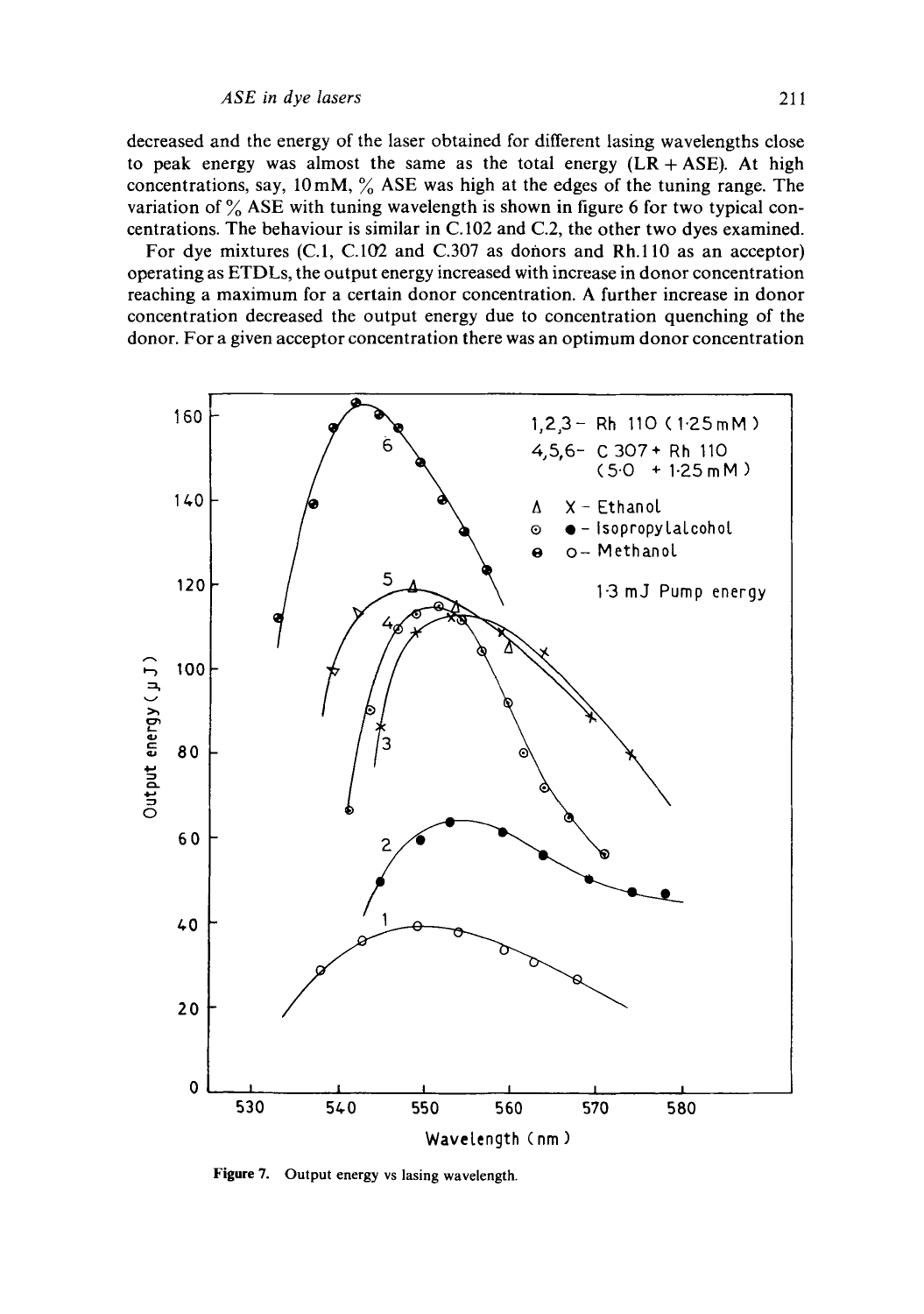for the highest output energy. The increase in donor concentration shifted both the laser emission peak and the upper lasing limit towards the violet side although it was small  $(9 \text{ nm})$  compared to the shift observed in peak emission wavelength  $(16 \text{ nm})$ towards red with increase in acceptor concentration in the case of C.307 + Rh. 110. The output energy increased faster at a lower concentration of acceptor and approached saturation at a higher concentration for a fixed donor. In the dye mixture energy saturation was reached at a lower pump energy value compared to lasing in the single dye.

In the dye mixture acceptor alone lased at all concentrations of the donor and no lasing was observed at two wavelengths, one corresponding to the donor and the other to acceptor though there are some reports (Berlman *et al* 1973) of such behaviour at medium concentration of donor and acceptor. In dye mixture the component dyes remained intact and no complex was formed either by chemical or photochemical reaction as evidenced by our study of spectroscopic measurements of absorption and fluorescence spectrum of dyes before mixing and after mixing and also after pumping.

In solvents the behaviour of ASE and LR did not show a pattern and dye-solvent interaction was not amenable to any generalization. Figure 7 shows the output energy



Figure 8 Comparison of  $\%$  ASE and output energy as a function of lasing wavelength.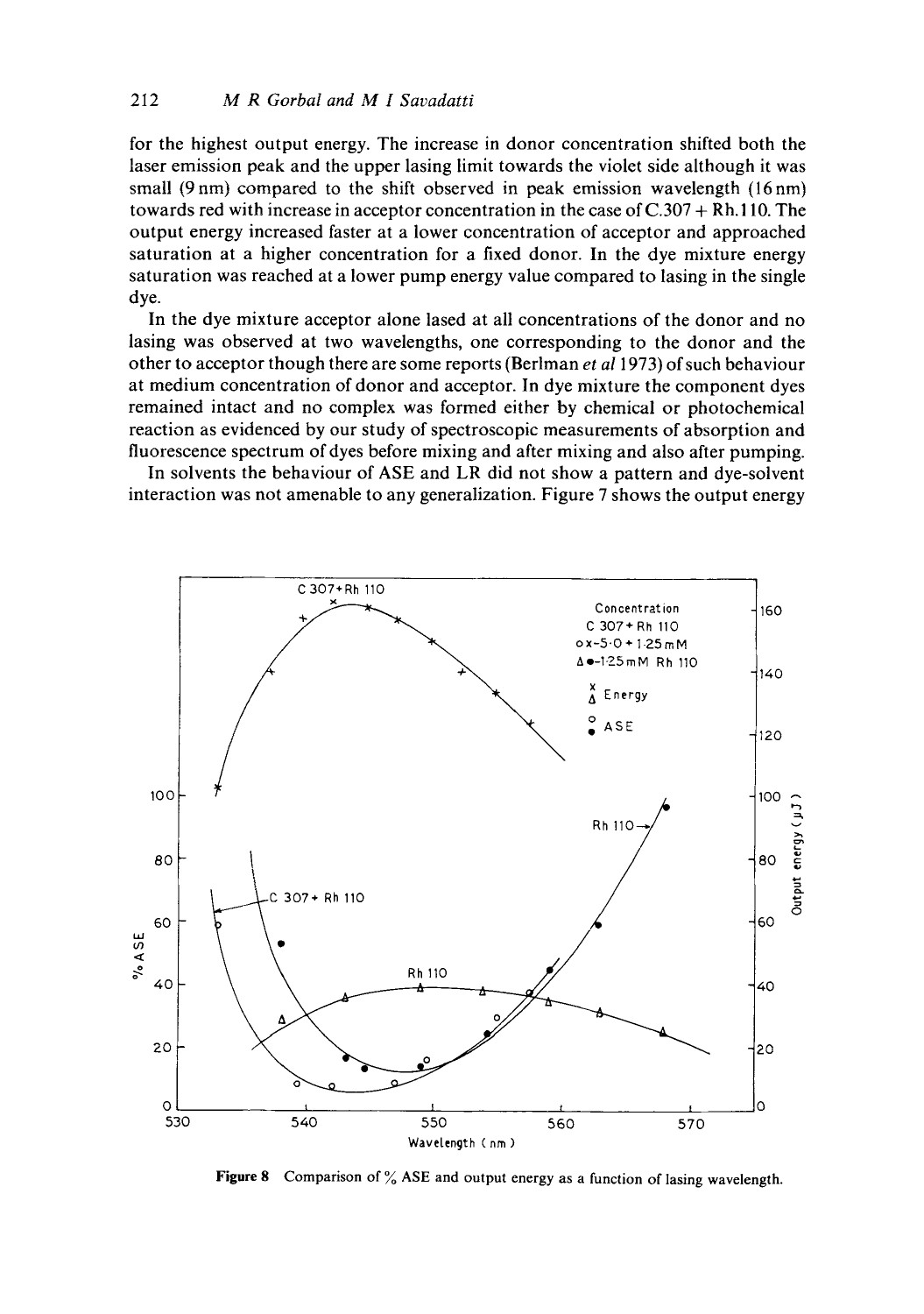versus tuning wavelength for a dye mixture and a single dye at one pump energy in different solvents. The output energy and the tuning wavelength were different in different solvents. Not only did the energy maximum change but the energy distribution changed with the solvents. It was also seen that output energy of laser peaked at different wavelengths in different solvents. Among the solvents used methanol was more suitable because of its higher conversion efficiency (Schäfer 1977). When the mixture was tuned for lasing the tuning range was wider (ETDL: 38 nm, Rh.110: 32 nm) and the energy of the laser was enhanced by a factor of 4 to 5 (figure 8) for donor C.307 with a conversion efficiency of about  $16\%$  whereas for other donors the energy enhancement was only by a factor of 2.5 and 1.5 for C.102 and C.1



Figure 9. Spectra of laser and ASE in dye mixture at different lasing wavelengths.